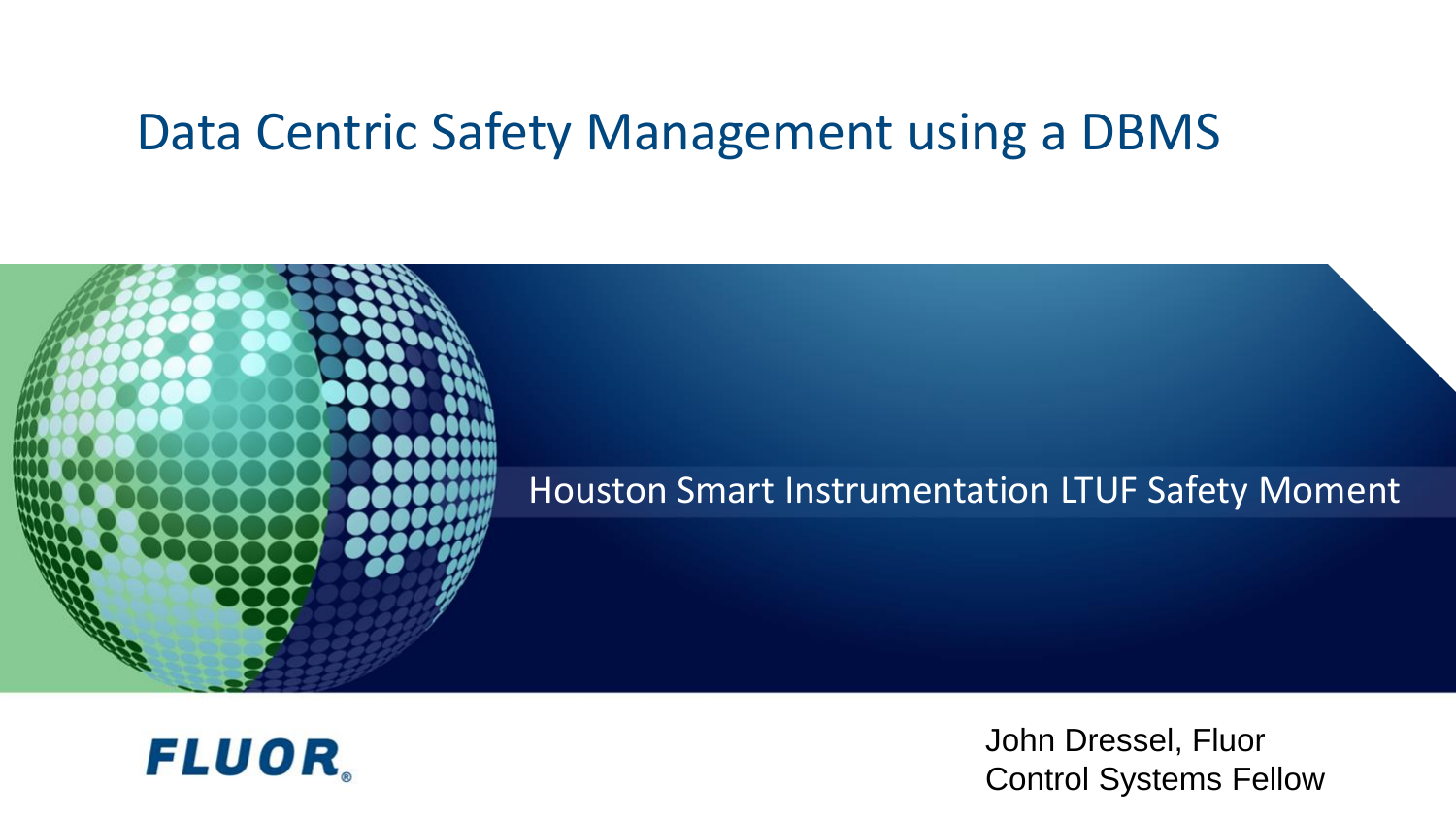### Data Centric Safety Management using a DBMS



- Using a Database Management System (DBMS) enhances the organization of Safety records and procedures as Data
- Using a Database Management System (DBMS) Saves Money on the Cost of Maintenance of Safety records and procedures
- Using a Database Management System (DBMS) Saves Time when retrieving safety records and procedures in the event of a Safety Incident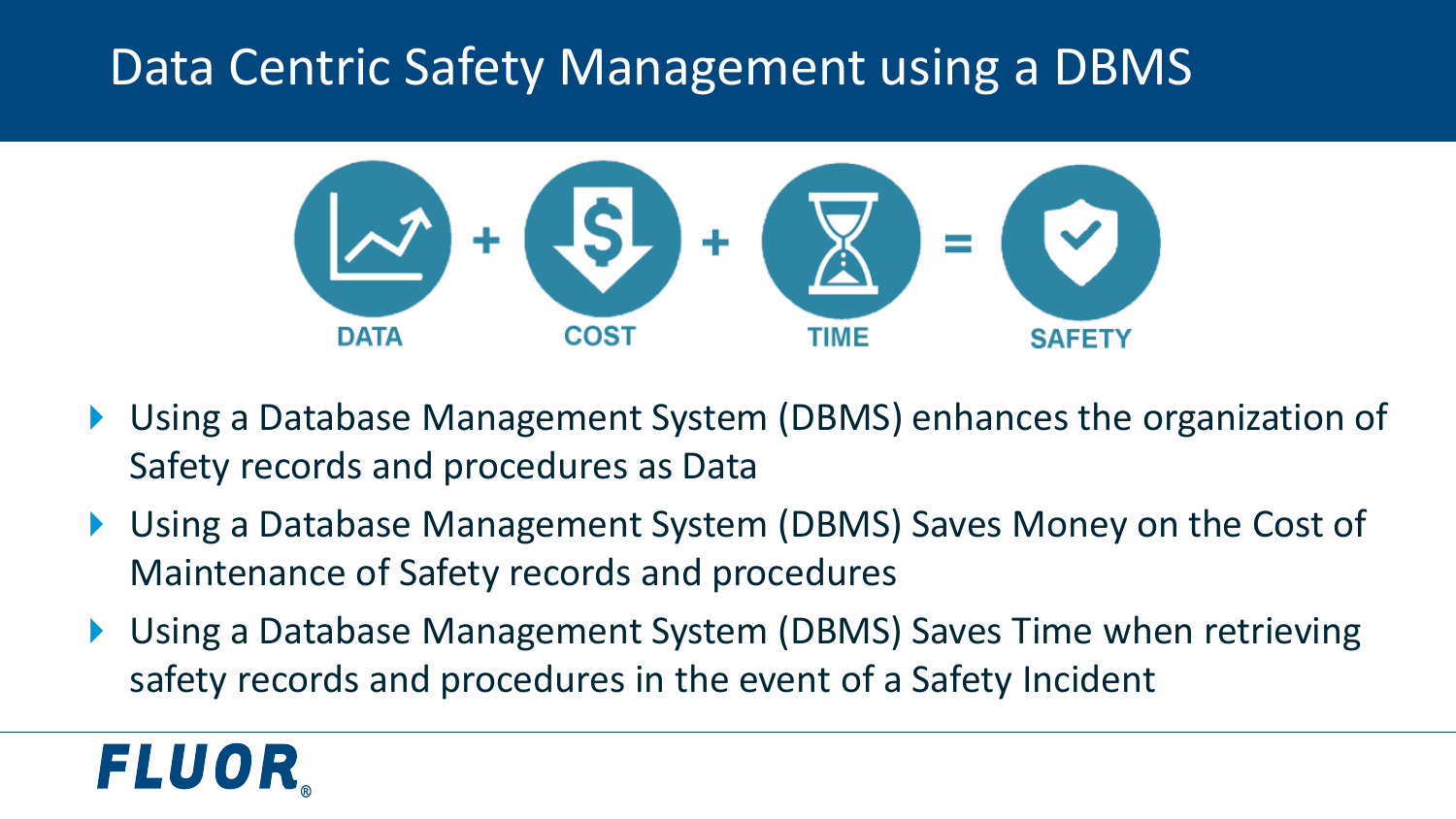#### Intellectual Property in Smart Instrumentation





John Dressel, Fluor Control Systems Fellow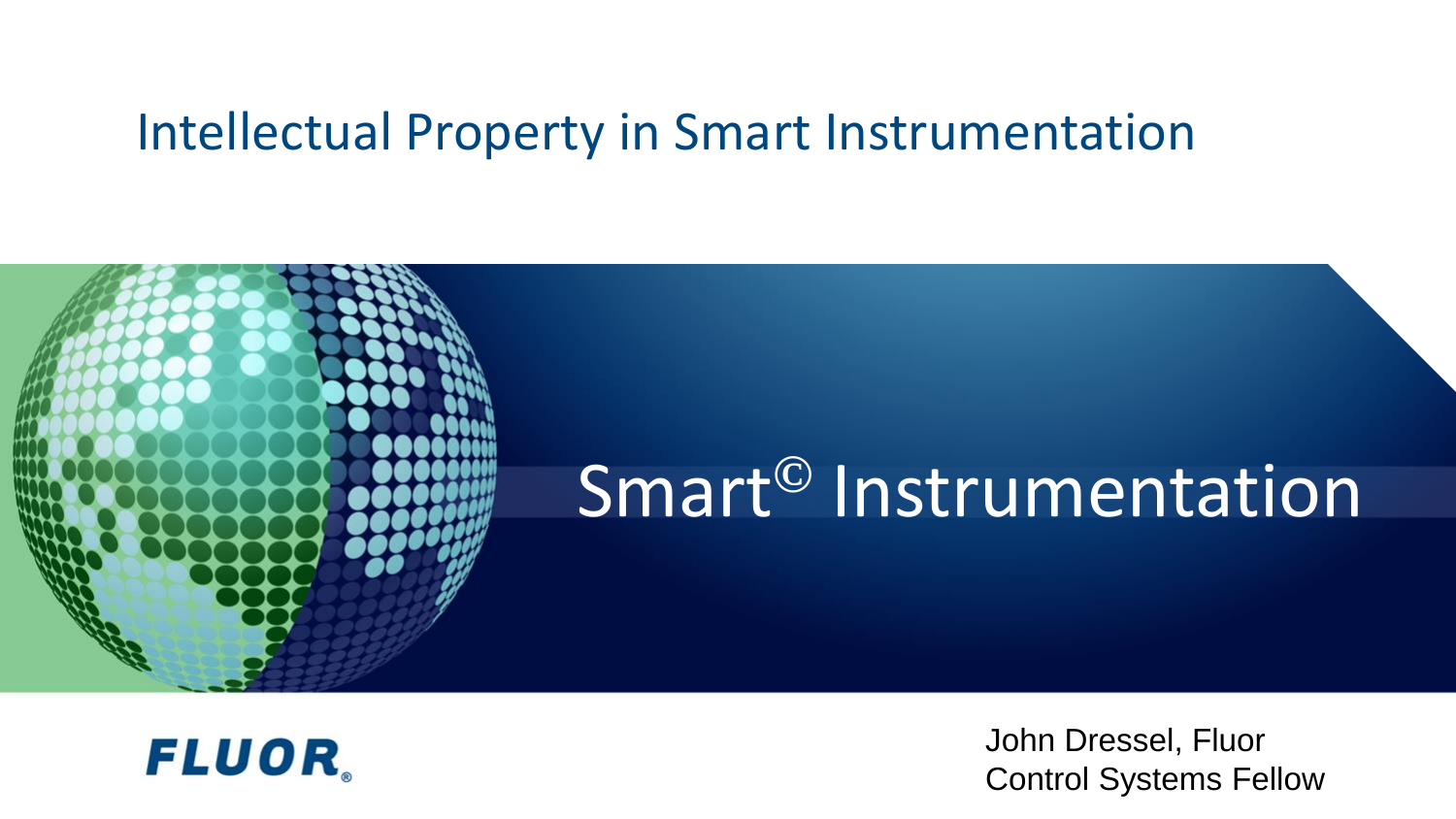### Smart Instrumentation Governing Documents

#### **Trademarks**

Intergraph<sup>®</sup>, the Intergraph logo®, Intergraph Smart®, SmartPlant®, SmartMarine, SmartSketch®, SmartPlant Cloud®, PDS®, FrameWorks®, I-Route, I-Export, ISOGEN®, SPOOLGEN, SupportManager®, SupportModeler®, SAPPHIRE®, TANK, PV Elite®, CADWorx<sup>®</sup>, CADWorx DraftPro®, GTSTRUDL®, and CAESAR II<sup>®</sup> are trademarks or registered trademarks of Intergraph Corporation or its affiliates, parents, subsidiaries. Hexagon and the Hexagon logo are registered trademarks of Hexagon AB or its subsidiaries. Microsoft and Windows are registered trademarks of Microsoft Corporation. MicroStation is a registered trademark of Bentley Systems, Inc. Other brands and product names are trademarks of their respective owners.

#### Registered Trademarks referenced in Smart Instrumentation:

- ◆ Smart Instrumentation Trademarks need to be legally Registered
- Smart Instrumentation Trademarks Registrations are Country specific
- Smart Instrumentation Trademarks are from Hexagon, Clients and Vendors
- ◆ Smart Instrumentation Trademarks can be Logos or Company and Product Names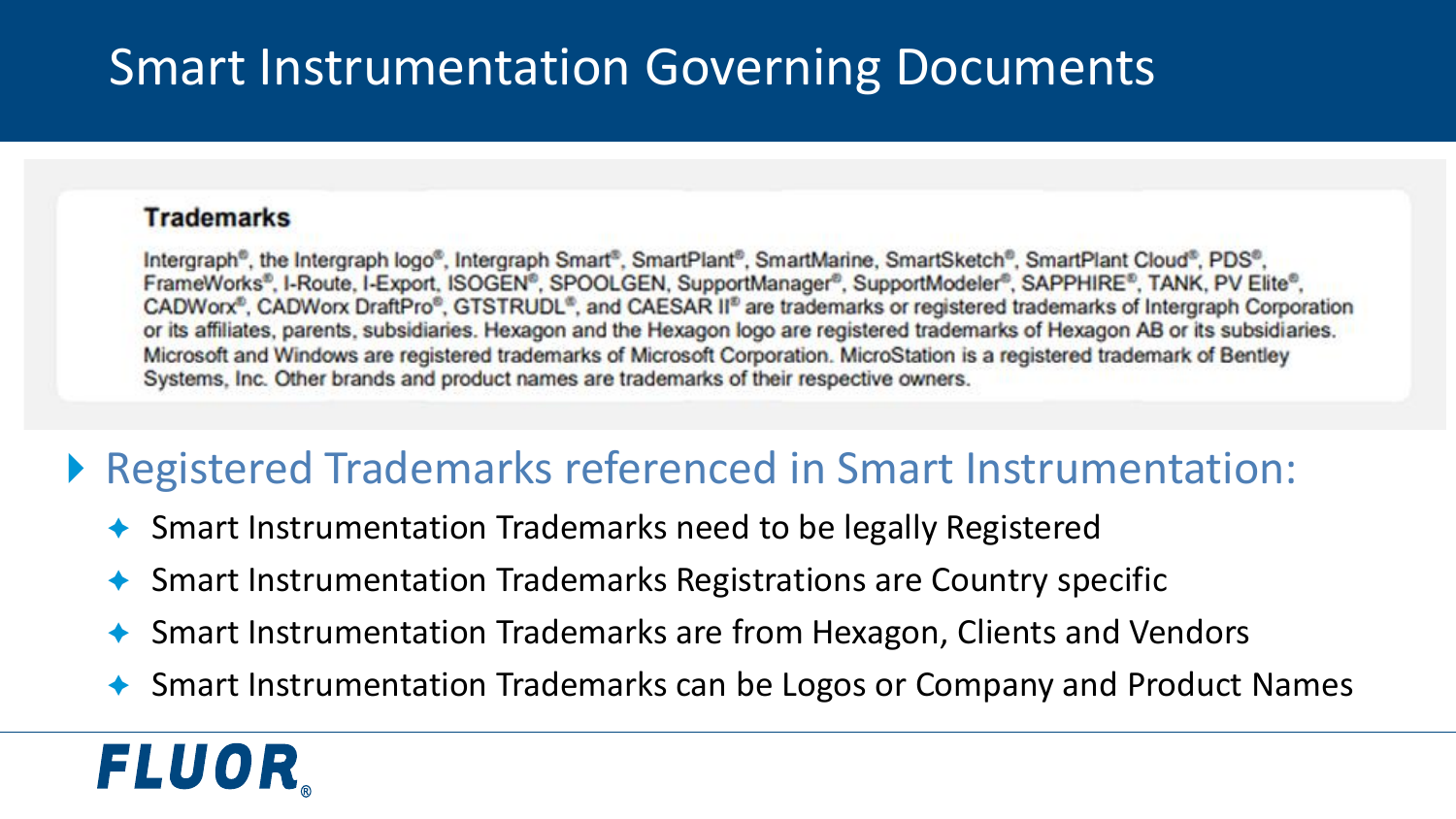## Intellectual Property and Smart Instrumentation

- ▶ Intellectual Property includes copyrights, which cover works of authorship, such as books, logos and software. It also includes patents, which protect inventions. Other types of IP include trademarks, designs and trade secrets.
- ▶ This Presentation will address the use of Smart Instrumentation (SI) when working with Intellectual Properties as follows:
	- Types of Intellectual Properties
	- Smart Instrumentation Governance Documents
	- Smart Instrumentation Logos and Service Marks
	- Smart Instrumentation Confidential and Secret Information
	- Smart Instrumentation Industrial Design Protections
	- What is not Smart Instrumentation Intellectual Property

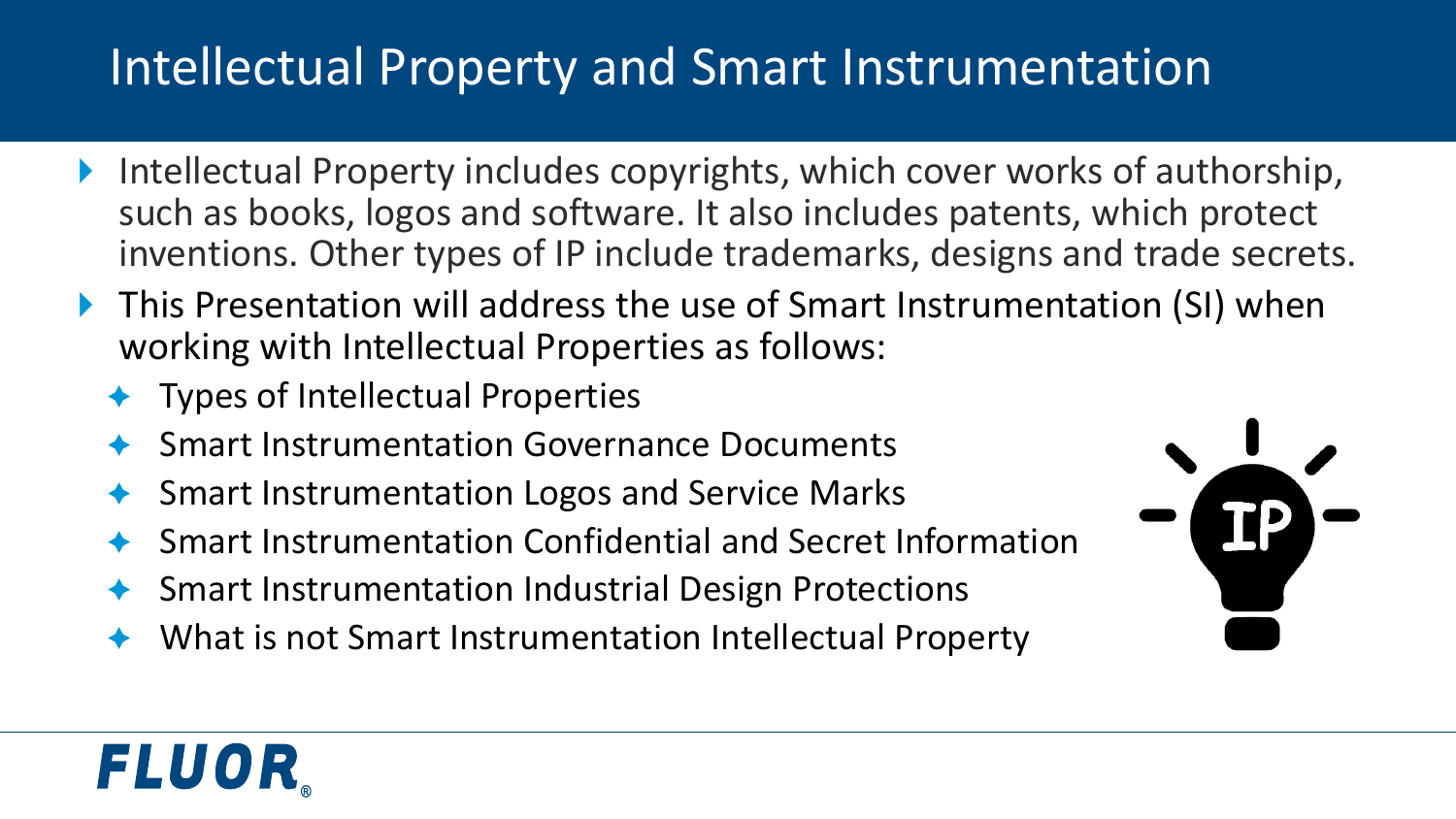## Examples of intellectual property



#### ▶ Examples of Intellectual Property rights include:

- Patents
- Copyrights

- Works of Authorship
- Confidential Information
- Trade Secrets
- Service Marks
- **Trademarks**
- Logos
- Database Rights
- Computer Software
- Industrial Design
- Design Rights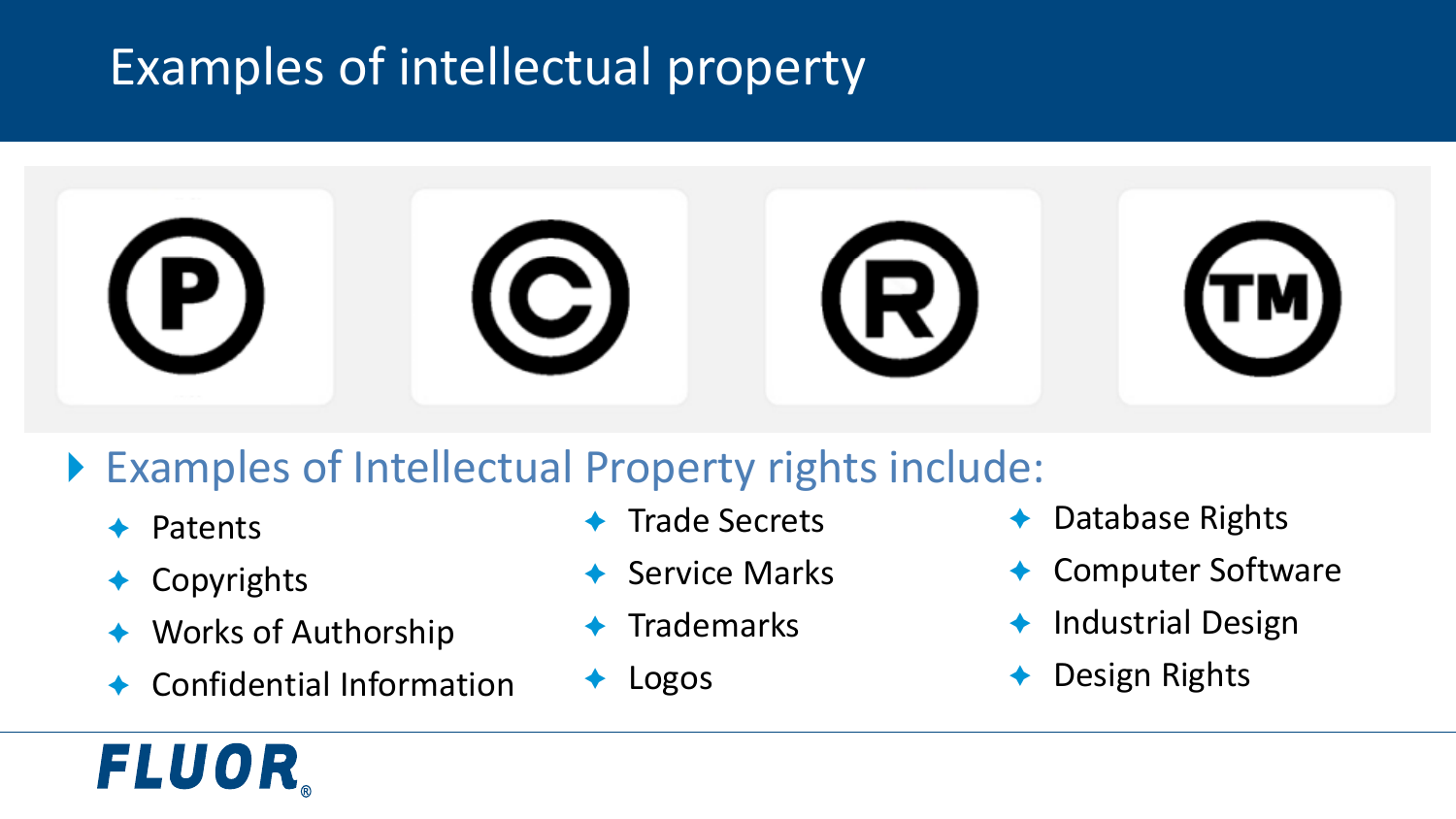### Smart Instrumentation Intellectual Property Patents



#### ▶ 11502 – Intellectual Property Patents Granted by Field till January 2021

- ◆ 5373 Chemistry and Chemical Engineering
- 1312 Pharmaceutical and Biotechnology

*FLUOR.* 

- 2207 Petroleum and Natural Gas Engineering
- $\triangle$  2610 Mechanical and Electrical Engineering

Many of these Patents find their way into Smart Instrumentation as Patented Processes or Engineering practices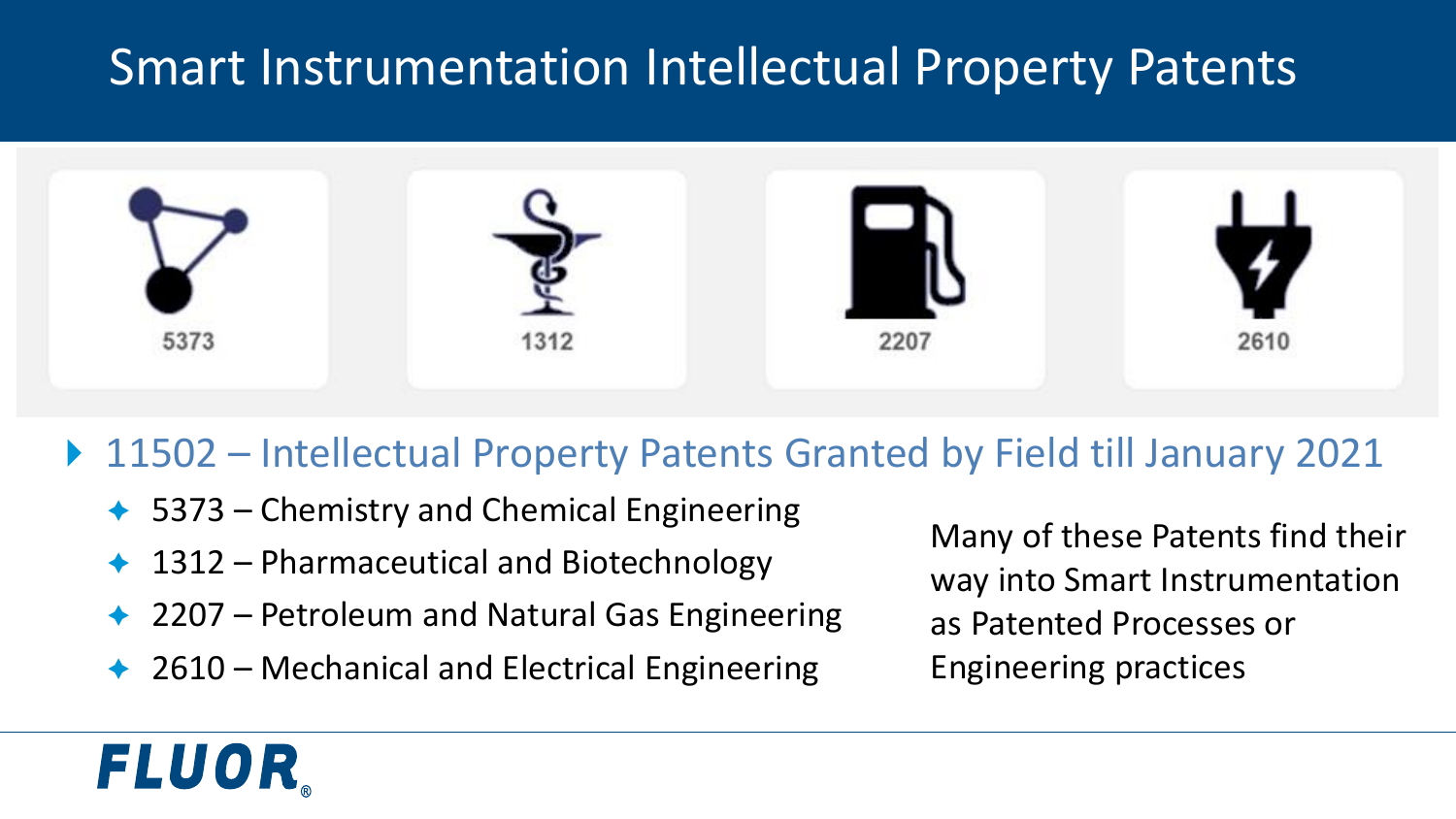### Smart Instrumentation and Copyrights



#### ▶ Copyrighting Authorship of Original Intellectual Property

- A Copyright is granted by law for original works of authorship
- Copyright protection ensures that holders can profit from their efforts
- Copyright holders may sell, or license use the works to others
- Copyright infringement is the use of protected material without permission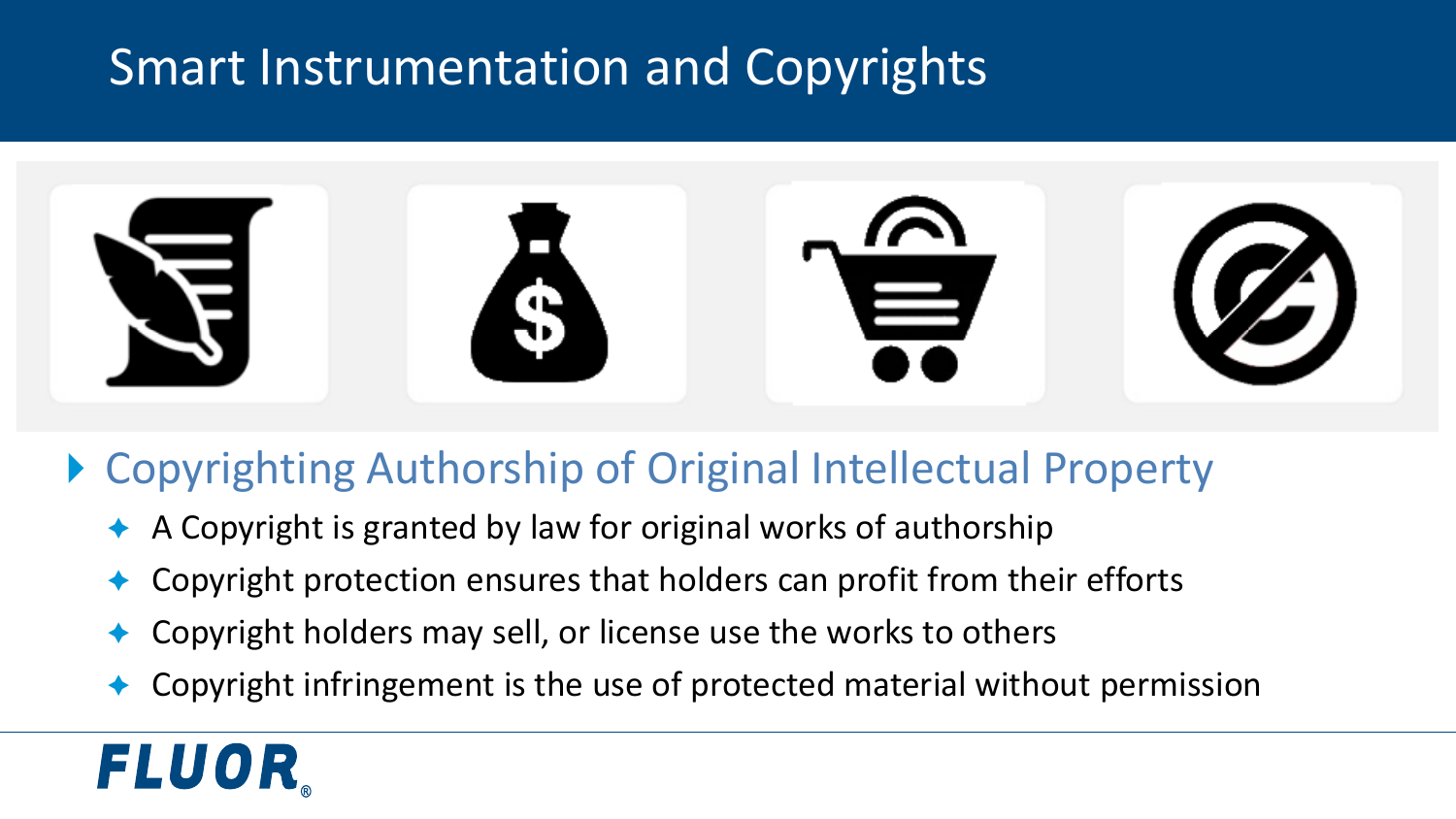### Smart Instrumentation Works of Authorship



#### Works of Authorship are considered Intellectual Property

- Reports custom reports can be considered intellectual property
- Drawings generated drawings are the property of the client
- Specifications custom smart Instrumentation spec forms
- Computer Programs supplemental programs created by users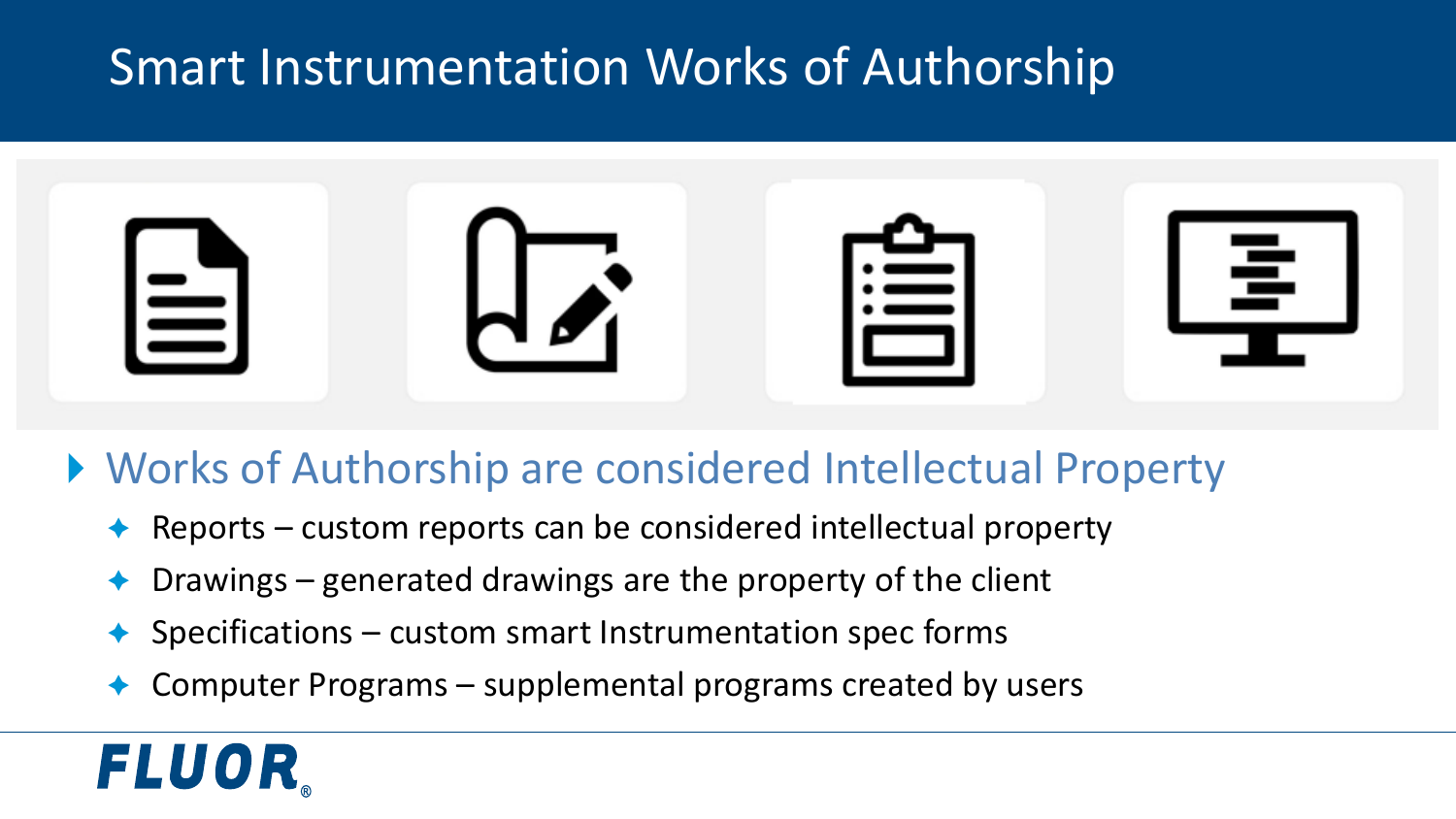## Confidential information in Smart Instrumentation



#### ▶ Protecting & Handling Confidential Information

- General Safeguarding Restricting access or viewing from the public
- Safeguarding of Electronic Information Using Logins and Password access
- Restricted Distribution Restricting document and report distribution
- Non-Disclosure Agreement Never accept Confidential Information without NDA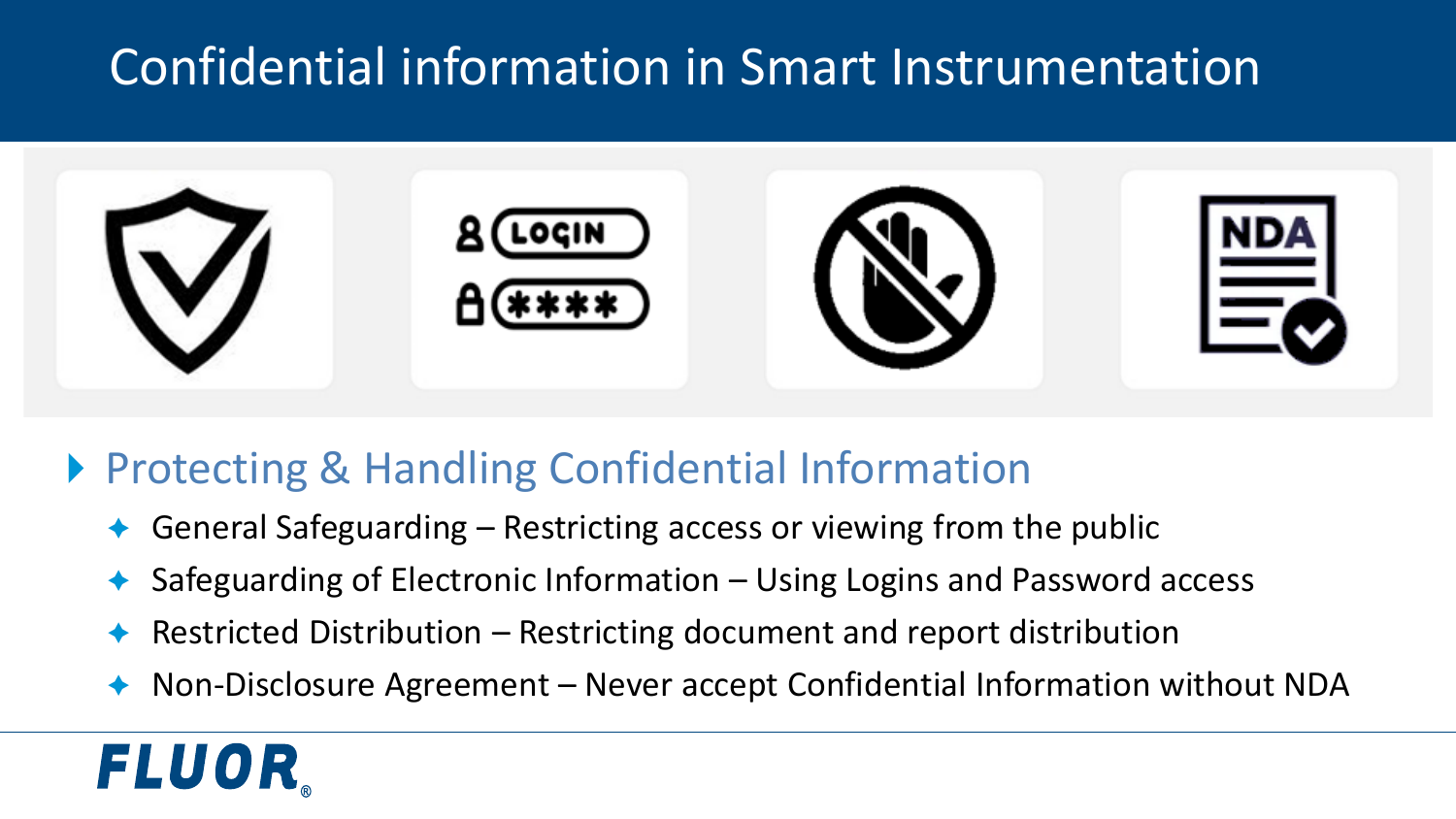### Smart Instrumentation and Trade Secrets



#### ▶ Trade Secrets are intellectual property that are not publicly known

- They include Formulas, Practices, Processes and Designs that are protected by:
	- Legal binding Non-disclosure agreements (NDAs) or Non-compete clauses.
	- Restricting access of key information to a few trusted individuals
	- State laws criminalizing the misappropriation or theft of trade secrets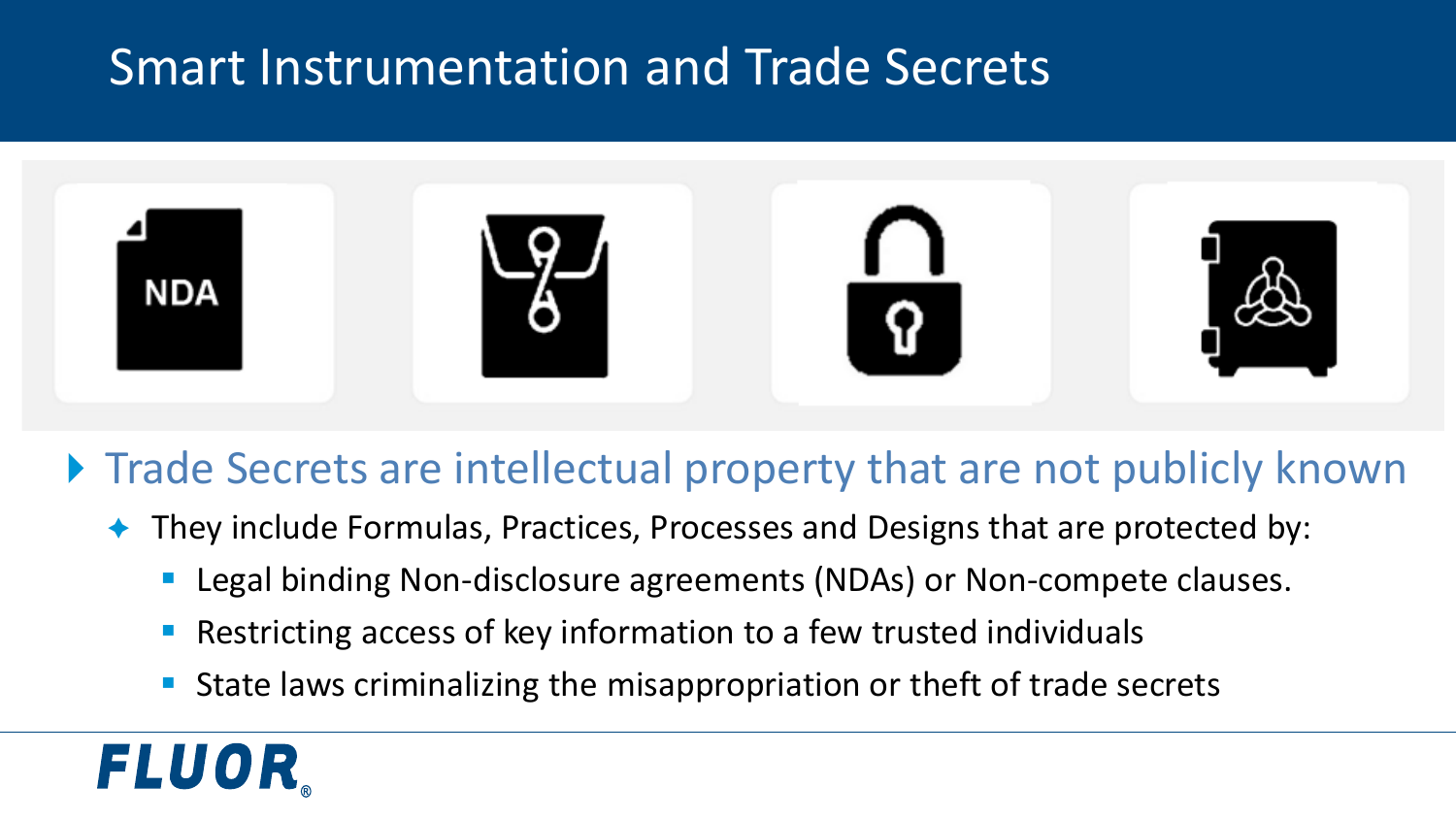### Smart Instrumentation Service Marks



#### ▶ Identifying Intellectual Property of Service Providers

- Service marks are brand names or logos that identify a service provider
- Service marks are intellectual property and considered an intangible asset
- Service marks help prevent the theft of intellectual property under the law
- Service marks can carry the registered symbol only if federally registered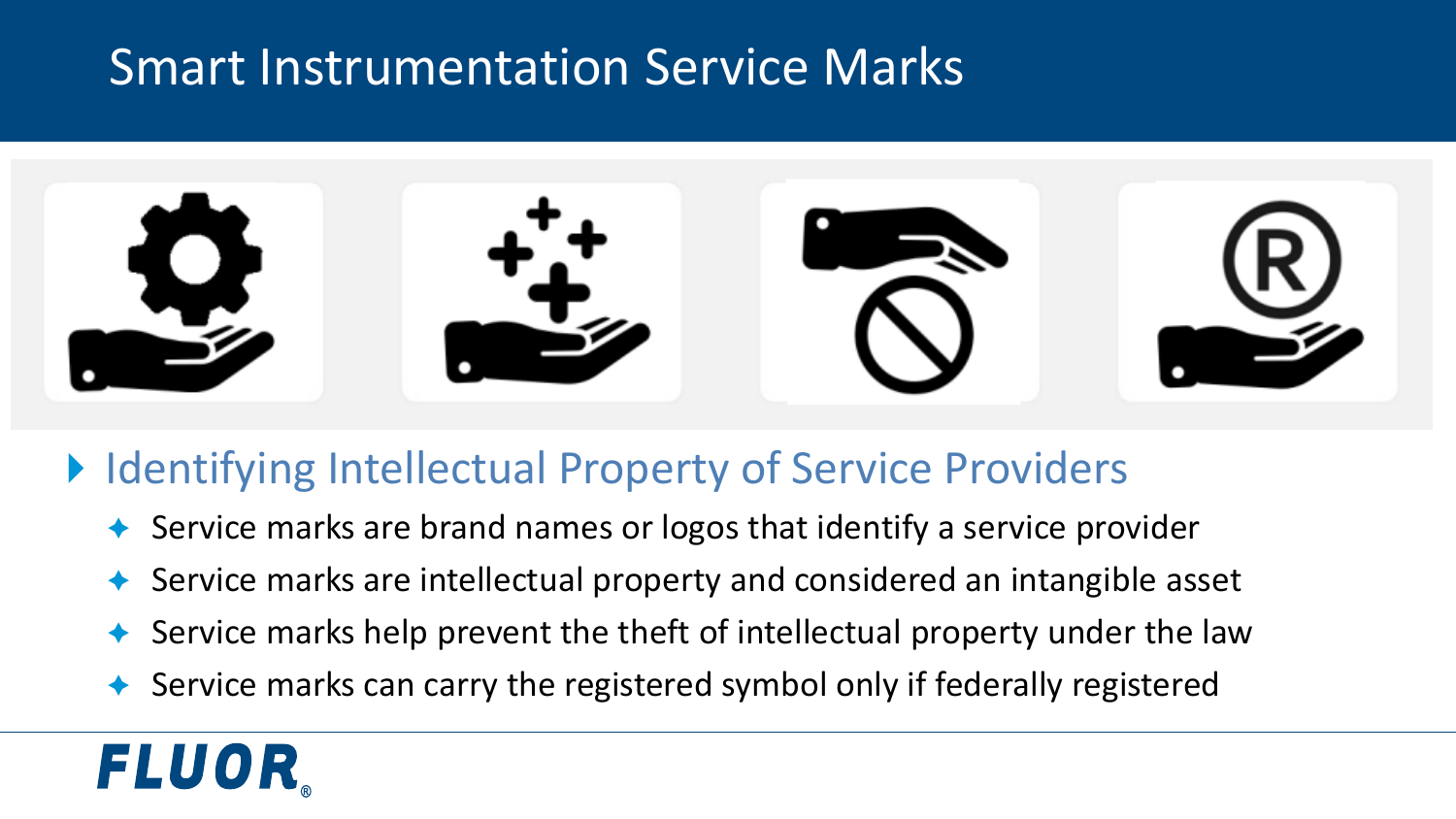### Smart Instrumentation and Trademarks



#### **Trademarks are protected by intellectual property rights**

- Trademarks distinguish a Company's products from those of other companies
- Trademarks distinguish a Product from similar products from other sources
- Trademarks distinguish the Quality of a product referred to as a Guarantee
- Trademarks Promote the marketing of a product by assuring ownership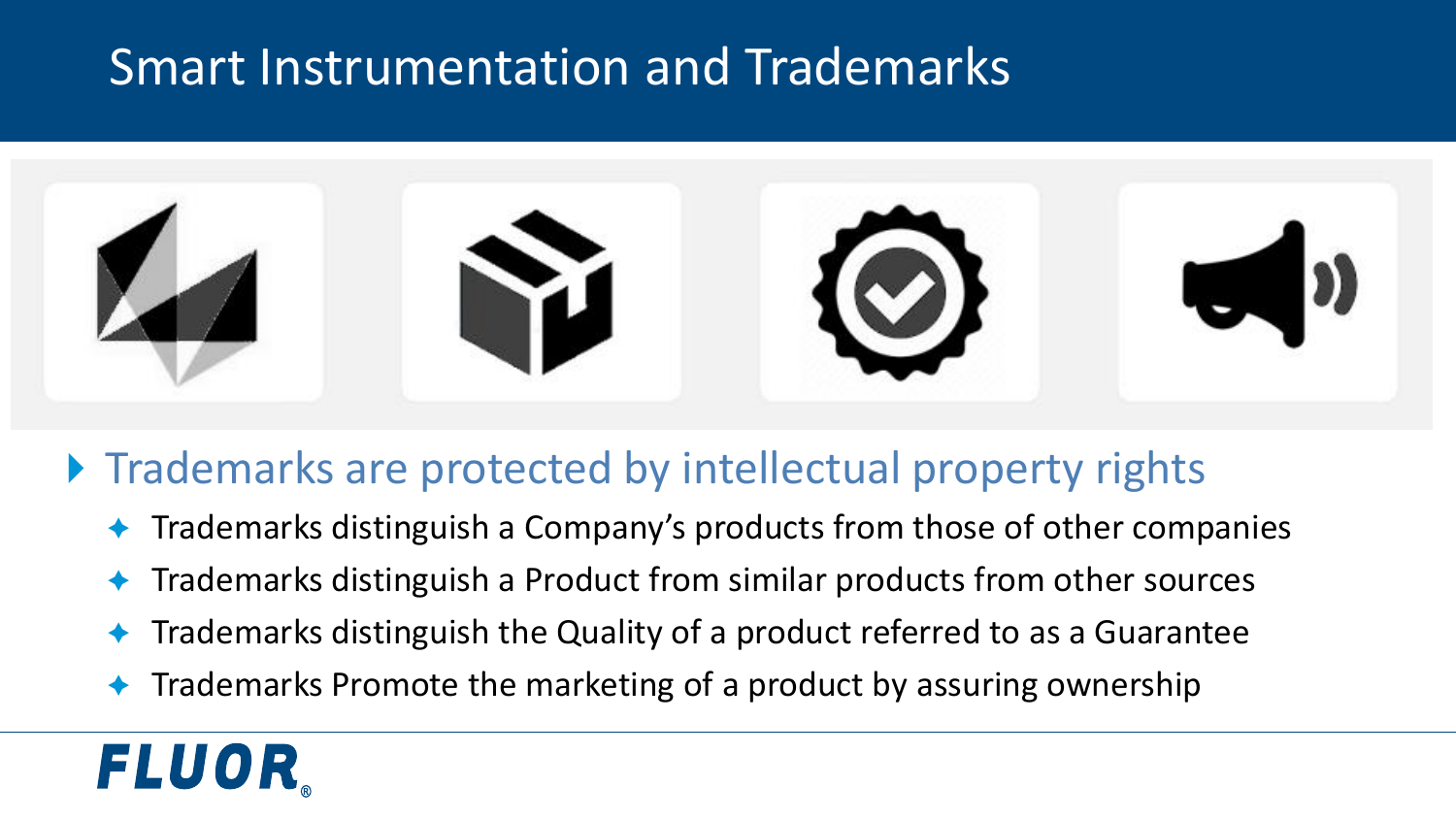### Smart Instrumentation and Logos



▶ Company Logos are protected by intellectual property rights

- ◆ Logos establish relations, and help viewers create a connection between a company and its products or documents
- A Logo can be just an emblem, just a wordmark, or it can encompass both
- Company or Project Logos are included on most Smart Instrumentation documents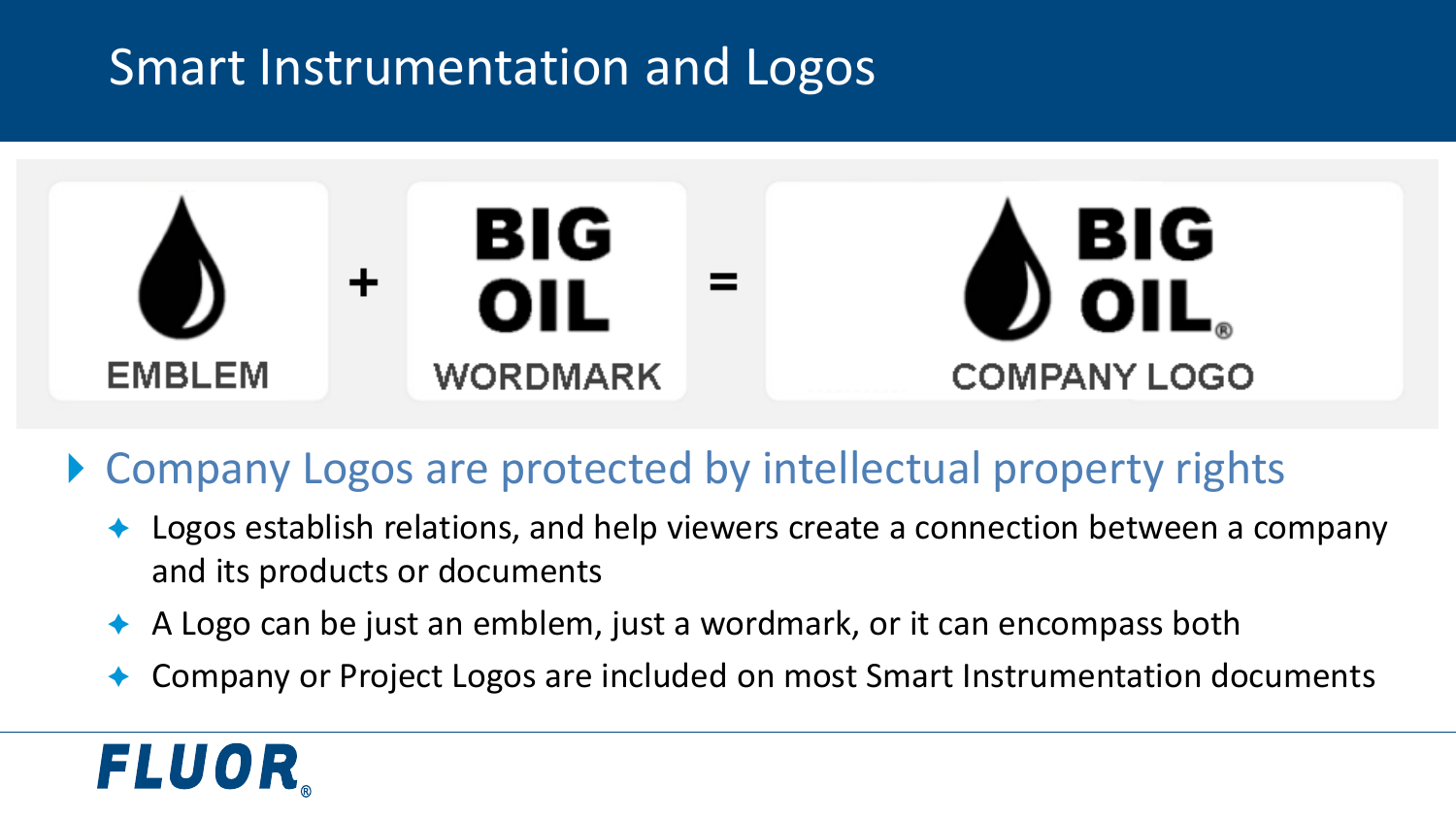### Smart Instrumentation Database Rights



#### ▶ Limited protection for Intellectual Property of Database Rights

- $\triangle$  Sui Generis Unique Database Structure (Data Dictionary)
	- Proof of Substantial Investment in developing the Database Structure
- Database Copyright Creation of the Content (Database Tables Data)
	- Proof of Intellectual Creation in the arrangement of contents of the database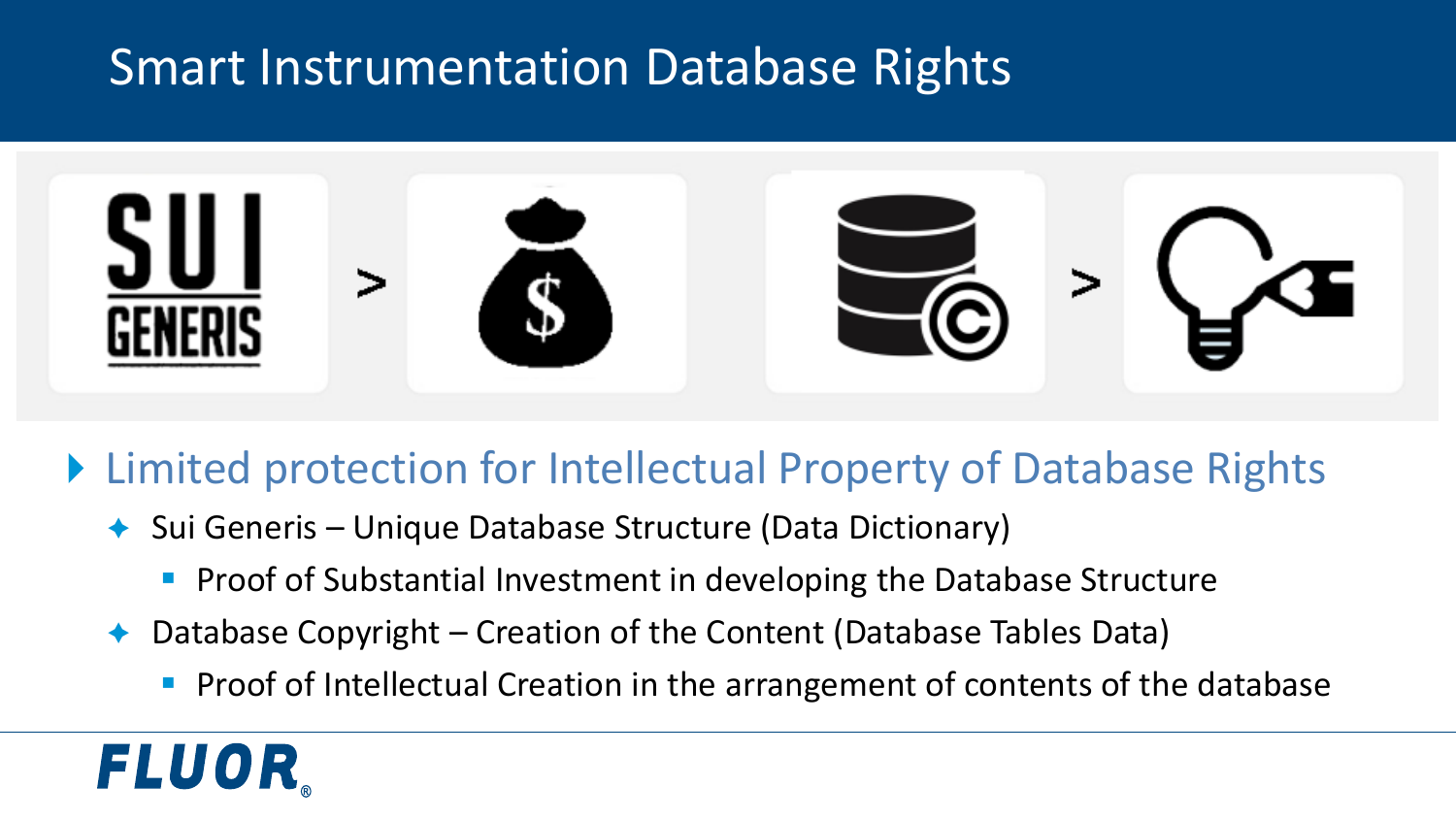## Smart Instrumentation and Computer Software



#### ▶ Protecting Computer Software as Intellectual Property

- A Copyright protects the form in which an idea is expressed in the software
- A Patent is a twenty-year exclusive right to make, use and sell the software
- A Trade Secret is any software content that is not known by others and kept secret
- A Software License is designed to protect the intellectual property of the developer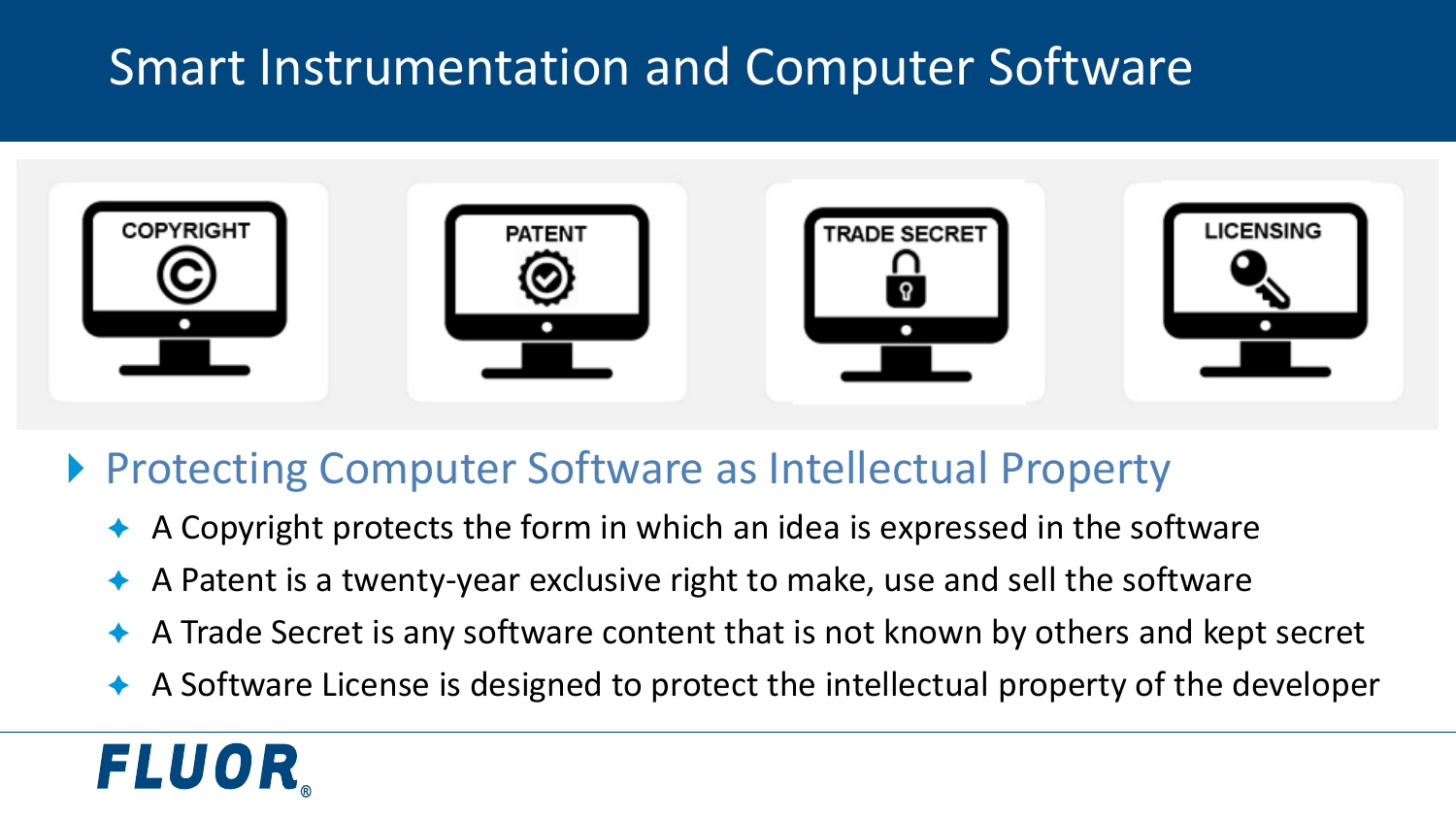### Smart Instrumentation and Registered Design Rights



#### An Industrial Design Right protects the visual design of objects

- Graphic Designs are Intellectual Property only if they are legally Registered
- Registration is a legal presumption and proof of ownership and validity
- Registration in the U.S. is a basis to obtain registrations in other countries
- Registration is the right to use the registered trademark symbol on the design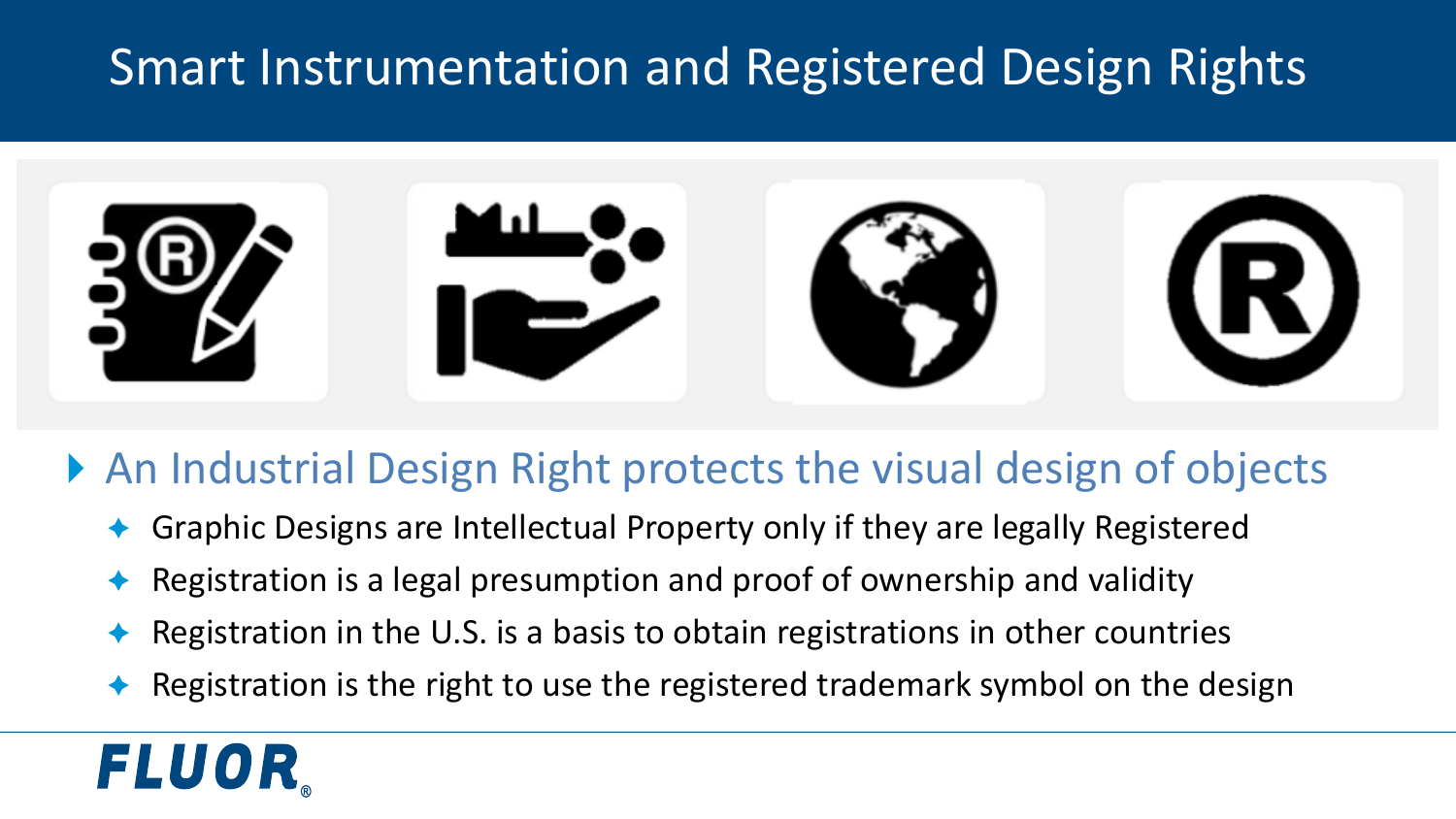## Smart Instrumentation Governing Documents

#### **Copyright**

Copyright © 1995-2018 Hexagon AB and/or its subsidiaries and affiliates. All rights reserved.

This computer program, including software, icons, graphic symbols, documentation, file formats, and audio-visual displays; may be used only as pursuant to applicable software license agreement; contains confidential and proprietary information of Hexagon AB and/or third parties which is protected by patent, trademark, copyright law, trade secret law, and international treaty, and may not be provided or otherwise made available without proper authorization from Hexagon AB and/or its subsidiaries and affiliates.

#### ▶ Documents created by Hexagon and Users that are Copyrighted:

- Smart Instrumentation Tutorials and Special Instructions
- Smart Instrumentation Installation Instructions and Guides
- Smart Instrumentation Detailed Engineering and Module User Guides
- Smart Instrumentation User Created Implementation Practice or Procedures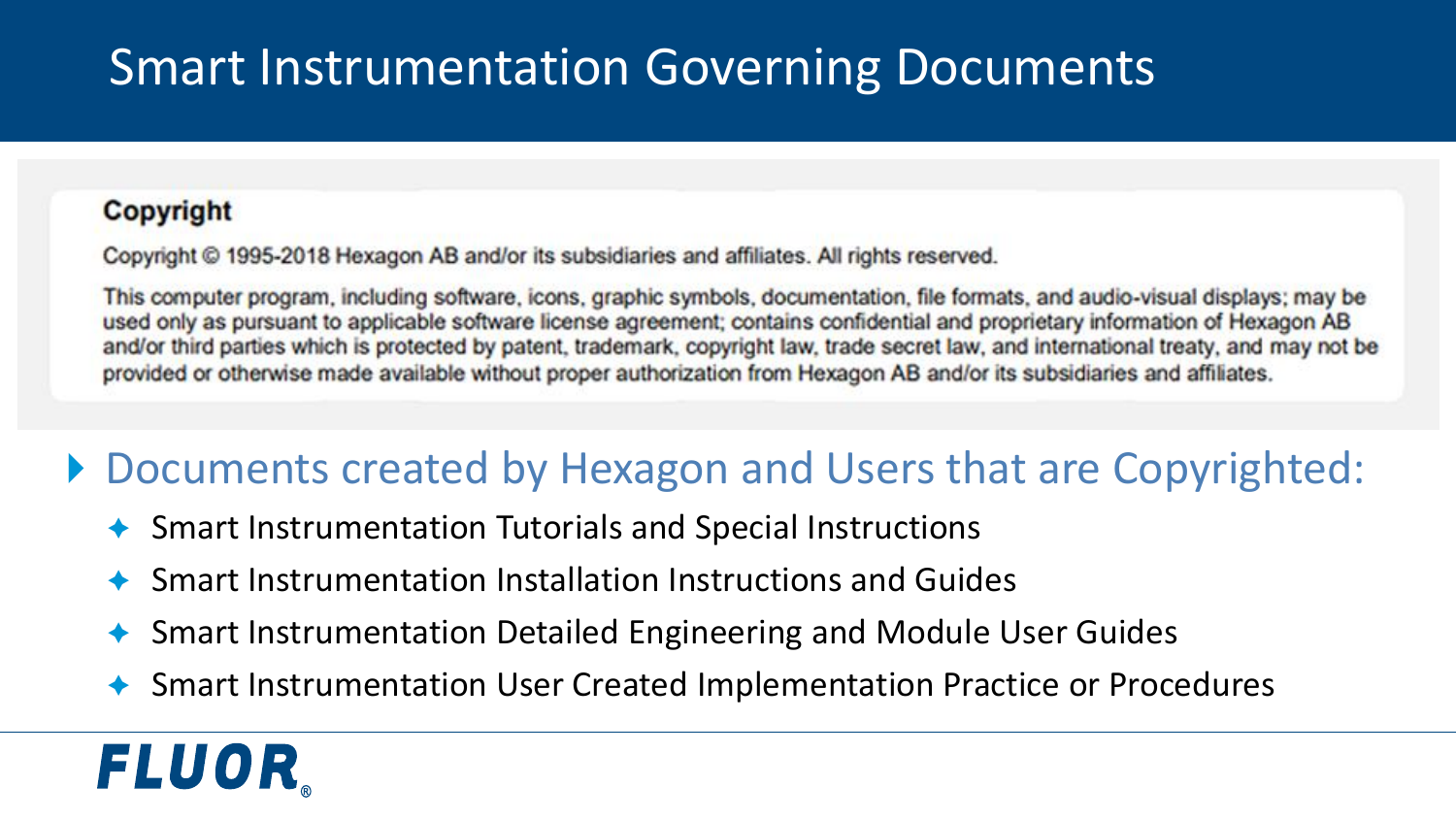### Smart Instrumentation Logos and Service Marks

|     |    |      |          |               | INSTRUMENT SPECIFICATION   |       |              |
|-----|----|------|----------|---------------|----------------------------|-------|--------------|
|     |    |      |          | Control Valve |                            |       | <b>FLUOR</b> |
|     |    |      |          |               |                            |       |              |
|     |    |      |          |               |                            | Sheet |              |
| No. | Đγ | Date | Revision | Code: 101     | Dwg. No.: SSD-21 -FV -1A11 |       | Rev.:        |

#### ▶ Handling the Smart Instrumentation Project Logo

- Smart Instrumentation Project Logos are displayed on Title Blocks
- Project Logos can be a Company Logo, or a Logo created Specific to a Project
- Care should be used not to modify or distort a Registered Logo or Service Mark
- The Domain Administrator selects only one Project Logo specific to each Domain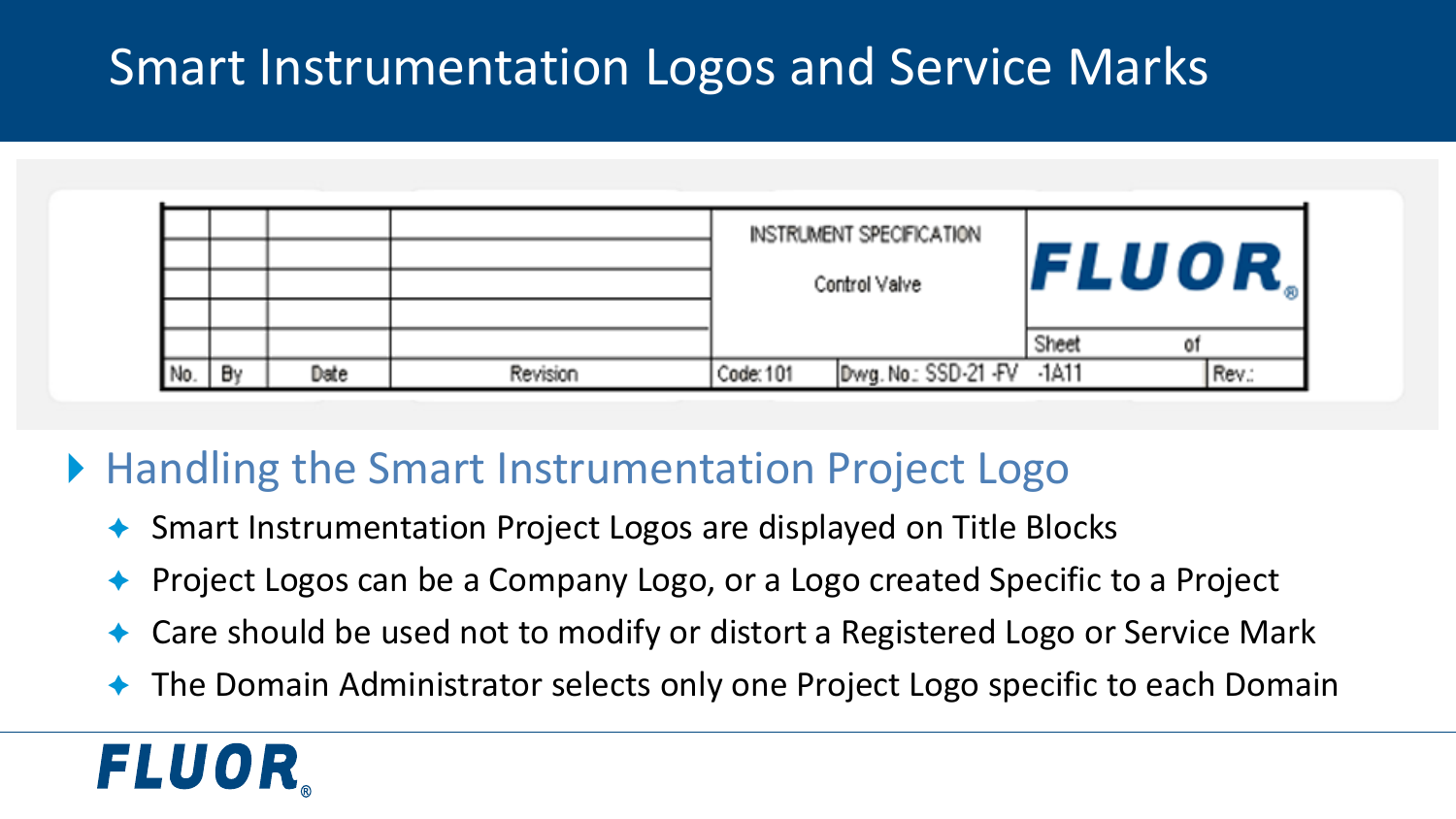## Smart Instrumentation Confidential Information

#### **Confidential use Agreement**

This document has been prepared by and remains the sole property of Fluor and is submitted for confidential use only. In consideration of the use of this User Guide, the user promises to return it upon request and not to divulge the contents thereof without the written approval from Fluor. The user further agrees not to reproduce, copy, lend, or otherwise dispose of the contents, directly or indirectly, nor to use it for any purpose other than that for which it is specifically furnished.

#### ▶ Protecting Confidential or Secret Information in Smart Instrumentation

- Confidential use Agreement statement in the Smart Instrumentation Document
- Restrict access by placing Confidential Data in separate Unit with limited user rights
- "Black Box" Secret Processes or Data with only limited I/O in Smart Instrumentation
- Registration is the right to use the registered trademark symbol on the design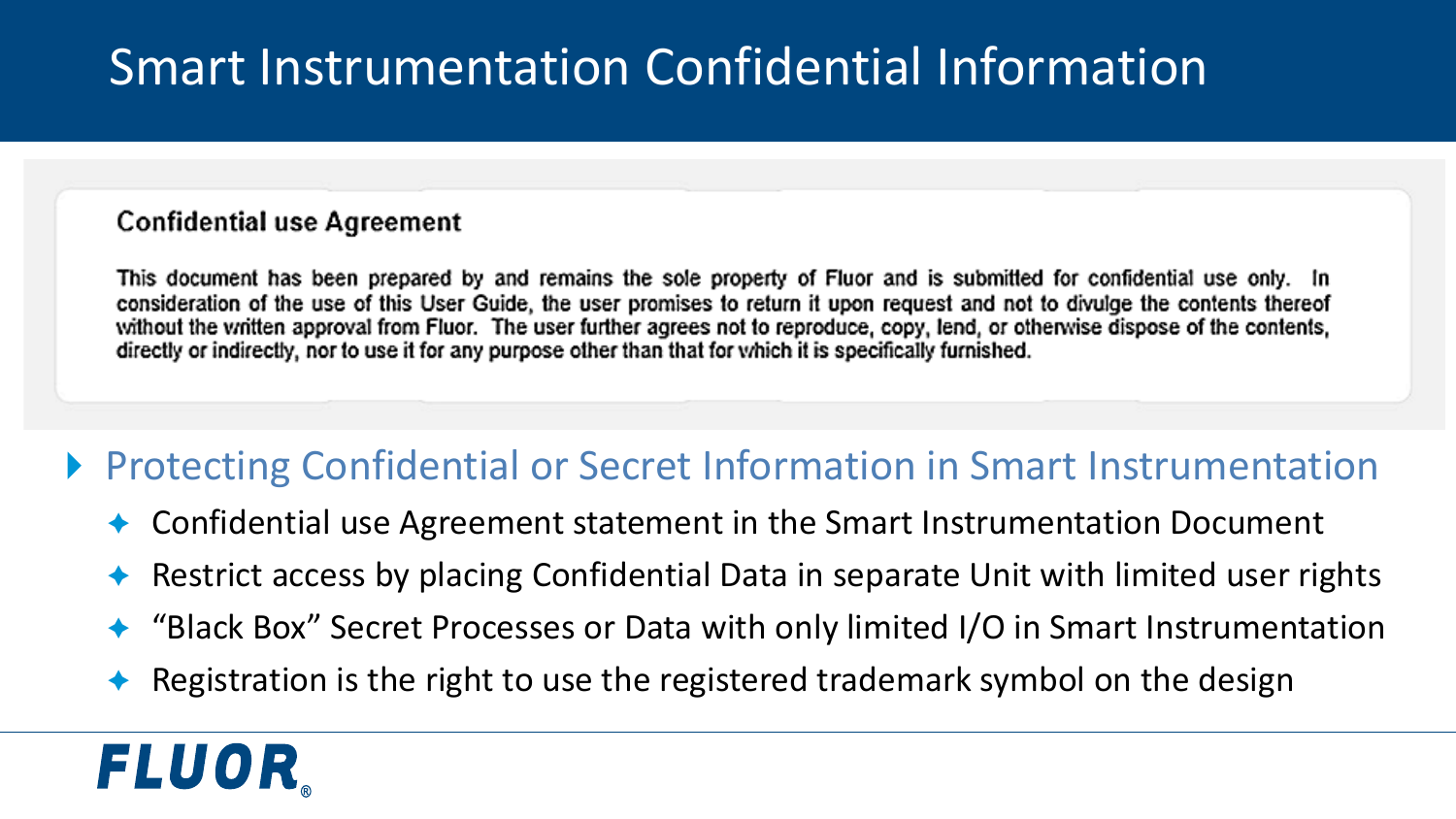## Smart Instrumentation Industrial Design Protection



#### ▶ An Industrial Design Right protects the VISIAL design of objects

- Graphic Designs are Intellectual Property ONLY if they are legally Registered
- Registration is a legal presumption and proof of ownership and validity
- Registration in the U.S. is a basis to obtain registrations in other countries
- Registration is the right to use the registered trademark symbol on the design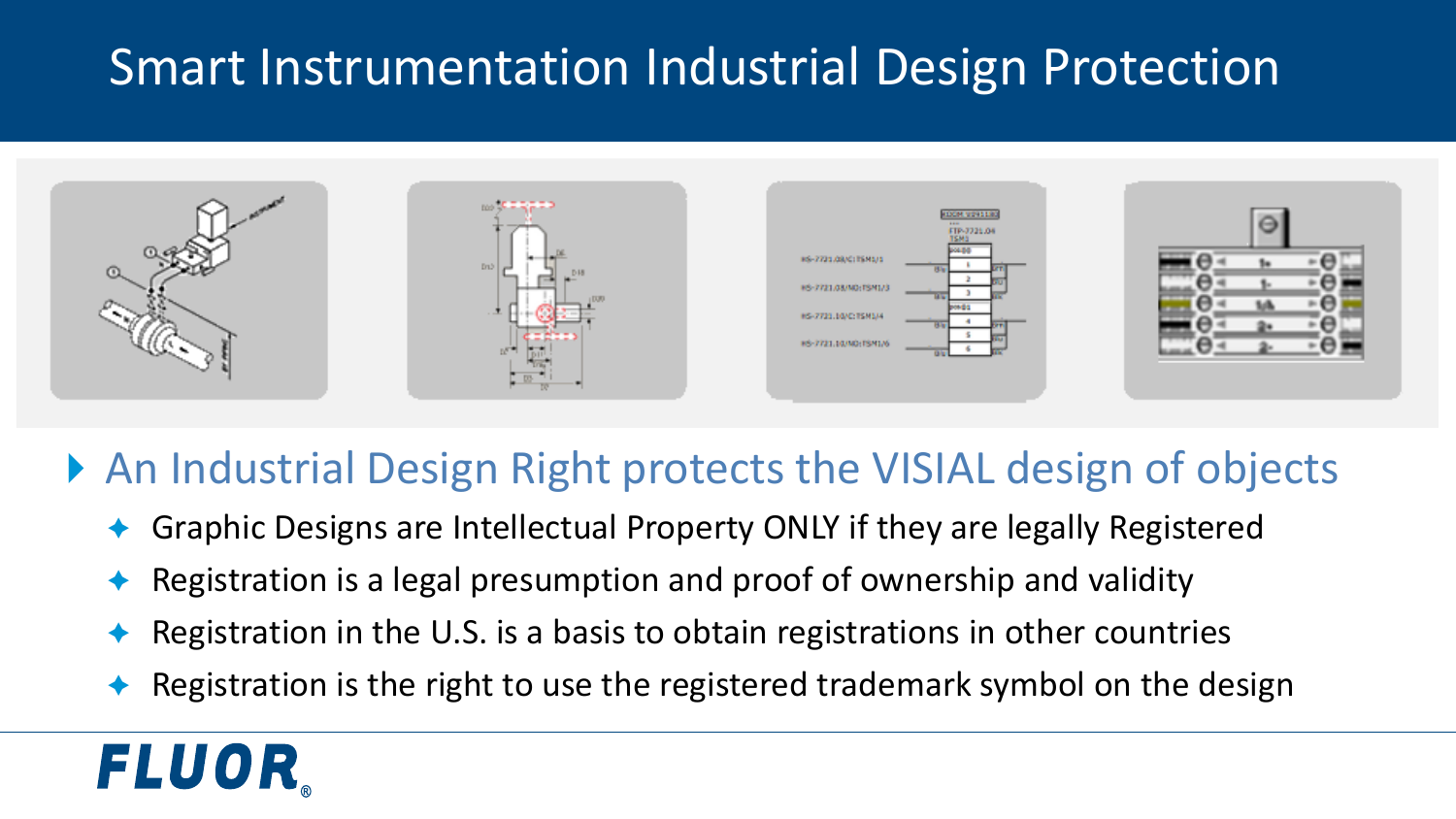### What is NOT Smart Instrumentation Intellectual Property



#### Smart Instrumentation content that is NOT Intellectual Property:

- Any elements NOT Registered as Patents, Copyrights or Trademarks
- Any elements NOT specifically identified as protected Intellectual Property
- Drawings and Reports generated from Smart Instrumentation belong to the licensee
- Common work practice for inputting or editing data while using Smart Instrumentation